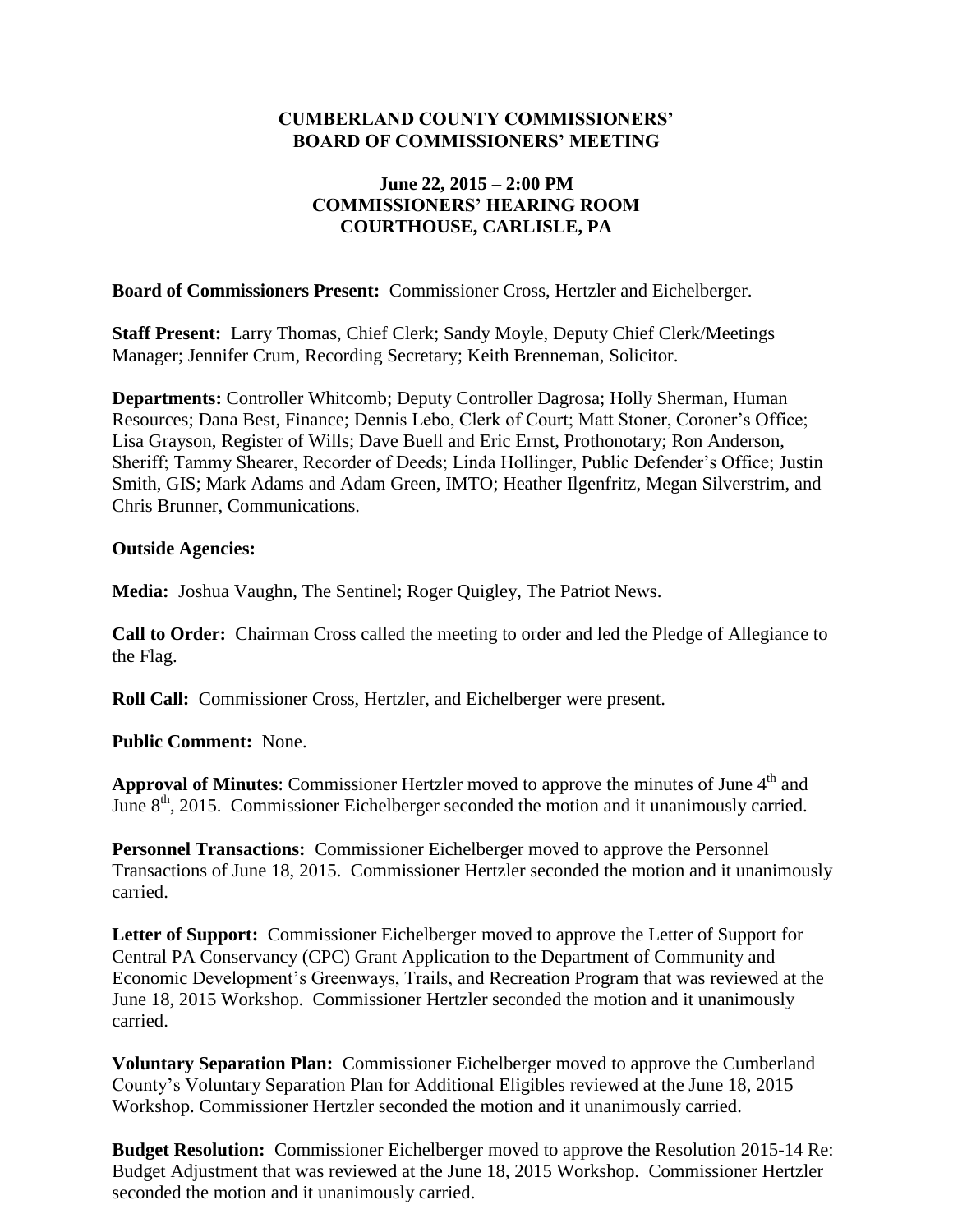**DRO – Title IV-D of the Social Security Act:** Commissioner Hertzler moved to approve the Cooperative Agreement under Title IV-D of the Social Security Act that was reviewed at the June 18, 2015 Workshop. Commissioner Eichelberger seconded the motion and it unanimously carried.

**Letter of Support – Pictometry:** Commissioner Hertzler moved to approve the Letter of Support for Cumberland County and Perry County to Partner in a Joint Contract with Pictometry reviewed at the June 18, 2015 Workshop. Commissioner Eichelberger seconded the motion and it unanimously carried.

**Approval of Contracts/Grants**: Commissioner Eichelberger moved to approve the following contracts and grants that were reviewed at the June 18, 2015 Workshop. Commissioner Hertzler seconded the motion and it unanimously carried.

## a. **Bureau of Elections Agreements**

- Penske Truck Leasing Truck Rental for Special Election (August 2015)
- Shippensburg First Church of God Conduct Voting During Municipal Election – November 3, 2015

### b. **Claremont Nursing and Rehab Center Agreements**

- Vohra Health Services Provide Wound Care Physician for the Residents
- Aetna (re)credentialing Questionnaire

# c. **MH/IDD Agreements**

- *FY 2014-2015 Early Intervention*
	- $\triangleright$  Aspirations LLC (Addendum)
- *FY 2014-2015 Mental Health*
	- $\triangleright$  Aurora Social Rehabilitation Services (Addendum)
	- $\triangleright$  PA Counseling Services Inc. (Addendum)
	- $\triangleright$  Perry County (Prison) (Addendum)
	- $\triangleright$  Perry County Transportation Authority (Addendum)
	- $\triangleright$  NHS Stevens Center (Addendum)
	- $\triangleright$  Thomas James, MS (Addendum)
- d. **Public Defender Agreement**
	- CCAP Unified Case Management

# e. **Sheriff's Department Agreement**

• Teleosoft, Inc.  $-$  (Addendum)

**Resolution 2015-15:** Commissioner Eichelberger moved to approve the Resolution 2015-15 Re: Approving the Revised 9-1-1 Telephone Access Plan for the Residents of Cumberland County (a/k/a the Triennial Plan) and Transmittal Letter to Richard J. Flinn, Jr. the Director of PEMA that was reviewed at the June 18, 2015 Workshop. Commissioner Hertzler seconded the motion and it unanimously carried. Commissioner Hertzler questioned the language regarding the fees in the resolution and if there will be any issues if the changes are made to the fee. Solicitor Brenneman will look into this.

**Resolution 2015-16:** Commissioner Eichelberger Approval of Resolution 2015-16 Re: Delegating Limited Authority to the Director of Facilities Management to Approve Certain Change Orders for County Maintenance, Repair and Construction Projects on \$7,000 that was reviewed at the June 18, 2015 Workshop. Commissioner Hertzler seconded the motion and it unanimously carried.

**CNRC – RFP for Sale of Eight Beds:** Commissioner Eichelberger moved to approve the authorization to Advertise for Request For Proposals for the Sale of Eight (8) Skilled Nursing